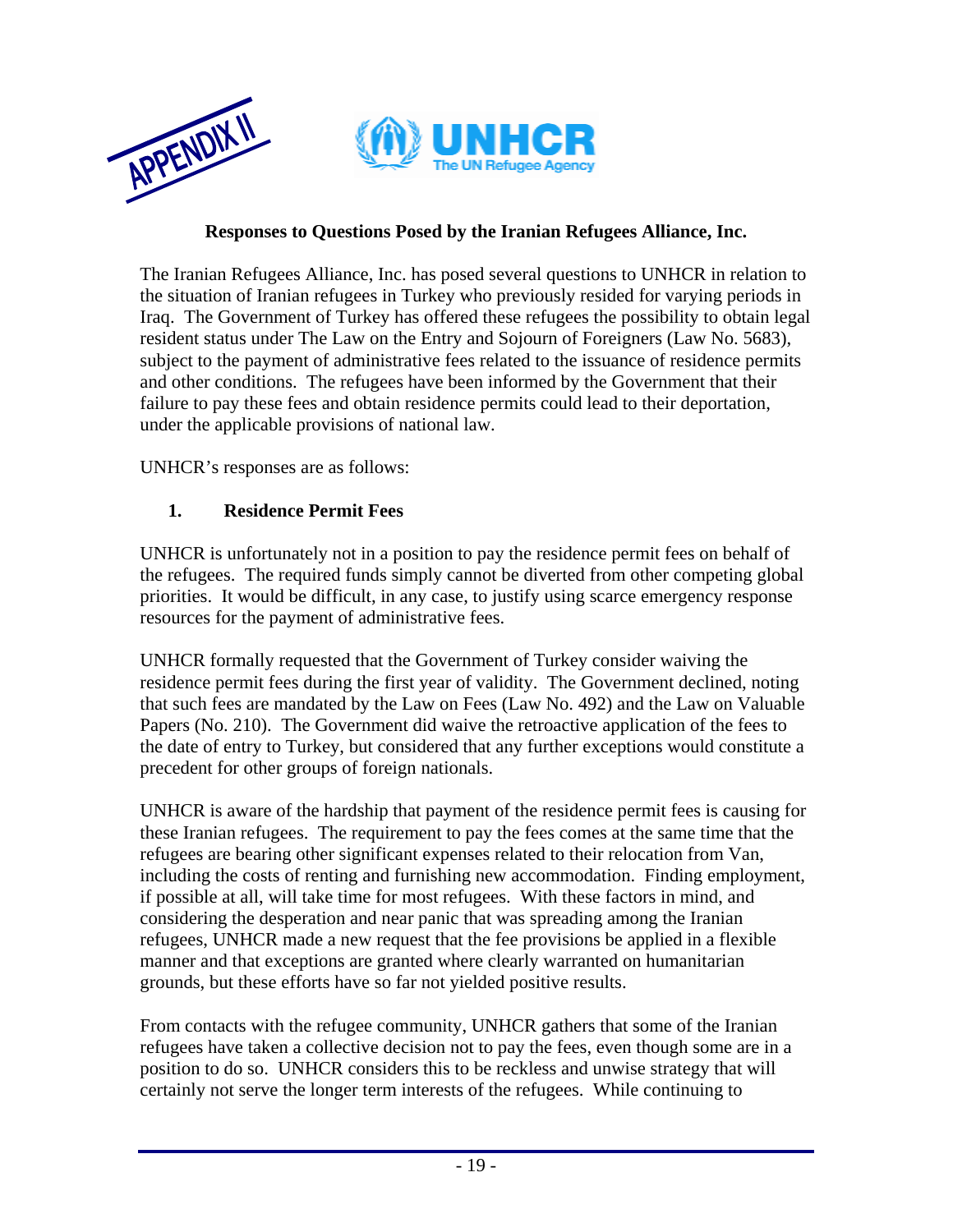advocate strongly for a humanitarian and flexible approach with the Government, UNHCR advises those refugees who have the financial means to pay the fees to do so, in order to legalise their situation in Turkey.

## **2. Legal Status**

The Government of Turkey has offered these Iranian refugees the possibility to obtain legal resident status within the framework of Law No. 5683 for Foreigners Travelling and Residing in Turkey. In making the offer, however, the Government expressly excluded these refugees from the application of the Turkish national regulation dealing with refugees and asylum seekers and the 1951 Convention. In this connection, UNHCR would note that Turkey maintains the so-called "geographic limitation" restricting its obligations under the 1951 Convention to persons uprooted by events in Europe, so Iranian refugees are not eligible for protection in Turkey on that basis.

The Government's decision to grant of legal resident status to the Iranian refugees who entered Turkey after having resided in Iraq, nevertheless, represents a very positive development. While UNHCR obviously would have preferred for these individuals to have received formal, legal protection as refugees under national law, the opportunity for them to move to more secure areas away from the border with their country of origin, receive residence permits and have the possibility to work should not be minimized. The Government's new policy, when fully implemented, should lead to a significant improvement in the level of protection and quality of life of most refugees.

UNHCR wishes to reaffirm that these Iranian nationals have been recognised as refugees under its Mandate. The Government's decision to offer them residence on a different basis, while consistent with national law and Turkey's existing international obligations, does not alter their status under international law or affect UNHCR's responsibilities toward them. UNHCR would also emphasise that, subject to the very limited exceptions articulated in the 1951 Convention, all refugees are entitled to the fundamental protection of *non-refoulement*, which binds all States as a rule of customary international law, irrespective of their treaty obligations.

# **3. Financial Assistance**

UNHCR is aware of the financial difficulties experienced by these Iranian refugees, particularly following their relocation from Van. For this reason, UNHCR extended financial assistance to the refugees just prior to their move. UNHCR will continue to evaluate and seek to meet their assistance requirements, within the existing budgetary constraints. Unfortunately, UNHCR's resources are not sufficient to place all those who are in need on the regular financial assistance rolls at this time. UNHCR will, however, extend medical assistance to these refugees, who were expressly excluded from State health care coverage in the Turkish government's decision.

The Government's policy toward these refugees allows them, in principle, to work legally in Turkey. This should enable many to contribute toward their own support and